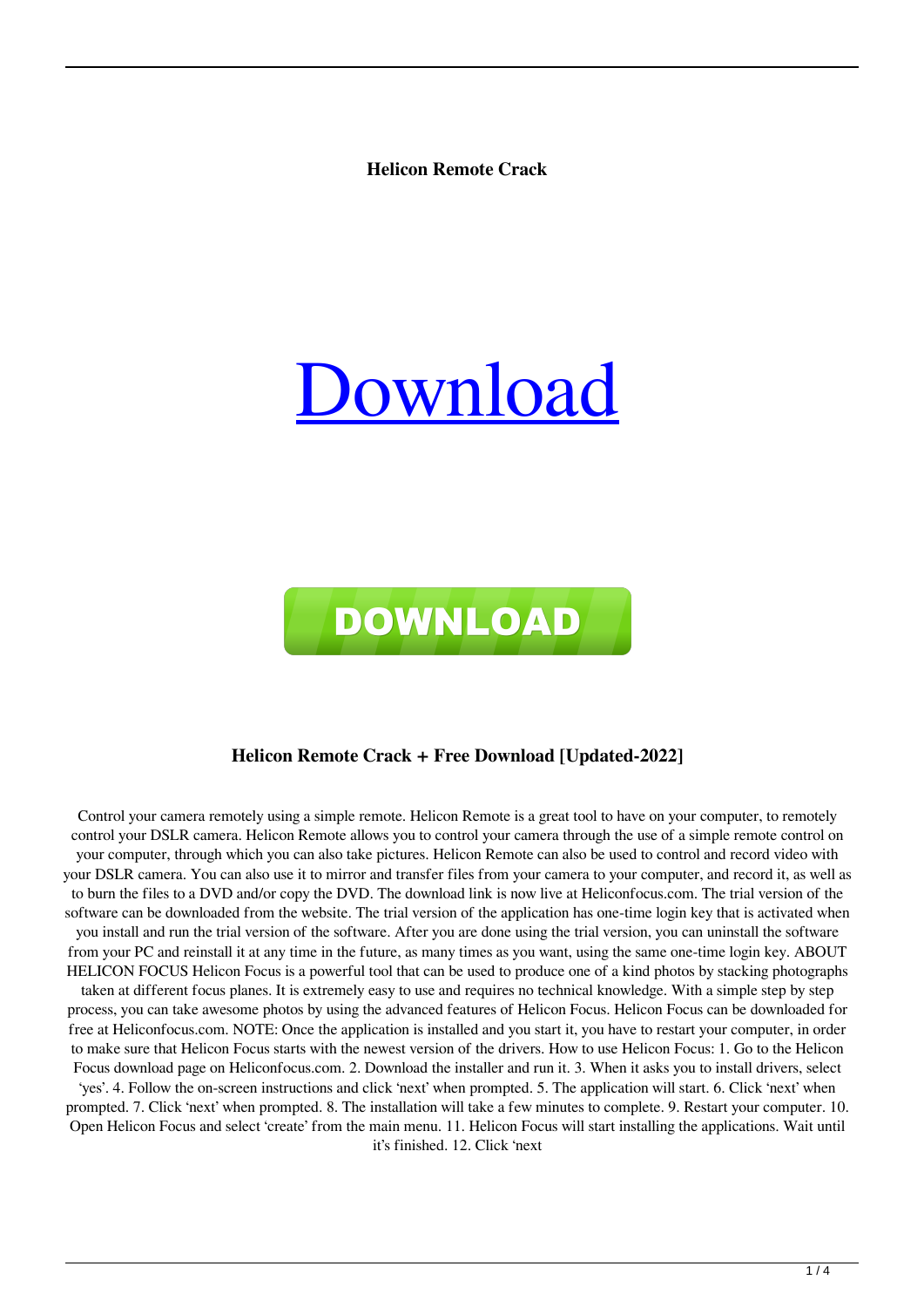### **Helicon Remote Crack Keygen [Win/Mac]**

Captures single stills or animated sequences. This application is designed to capture stills and capture animations. In fact, it is the ideal tool for creating comic strips or other animated media. To do this, you must have: 1 A powerful computer with at least 2.4 GHz processor 2 A USB port on which to connect the camera 3 The QuickTime Player with which to display and edit video With the image you want to add, just press the capture button to start the capture process. To capture the sequence of images, you must first open the QuickTime Player and play the video. Then, you can save it as a Movie. To convert a sequence of photos into a movie, it is necessary to create a Movie Project. The Movie Project is the basis for saving your movie. You can create a Movie Project from a series of stills or from an animation. To create a Movie Project from a series of stills: 1 Open the Movie Project 2 Click on the movie symbol in the bottom-left corner 3 Press the project button in the top-right corner 4 Select a series of stills from your memory card You can then modify the settings of the stills, such as exposure mode, shutter speed, aperture, ISO and ev compensation. To create a Movie Project from an animation: 1 Open the Movie Project 2 Click on the movie symbol in the bottom-left corner 3 Press the project button in the top-right corner 4 Select an animation The settings for the animation can be modified by pressing the buttons on the left side of the application. You can configure the size of the frames, the number of frames per second and the duration of the sequence. Once the settings have been applied, the project is ready to be saved. If you are in a hurry, you can also double-click on the movie symbol. If you double-click on an animation, it will create a still image from that animation. However, the settings are not configured. To change the settings of the still images, you will have to change the settings for the animation. In order to have access to all the settings and options available, you can go to the 'Configurations' menu. Now, to access all the available options, we are going to have a look at the Help. 2.2.1 Configurations To configure the project, press the project button to open the ' 77a5ca646e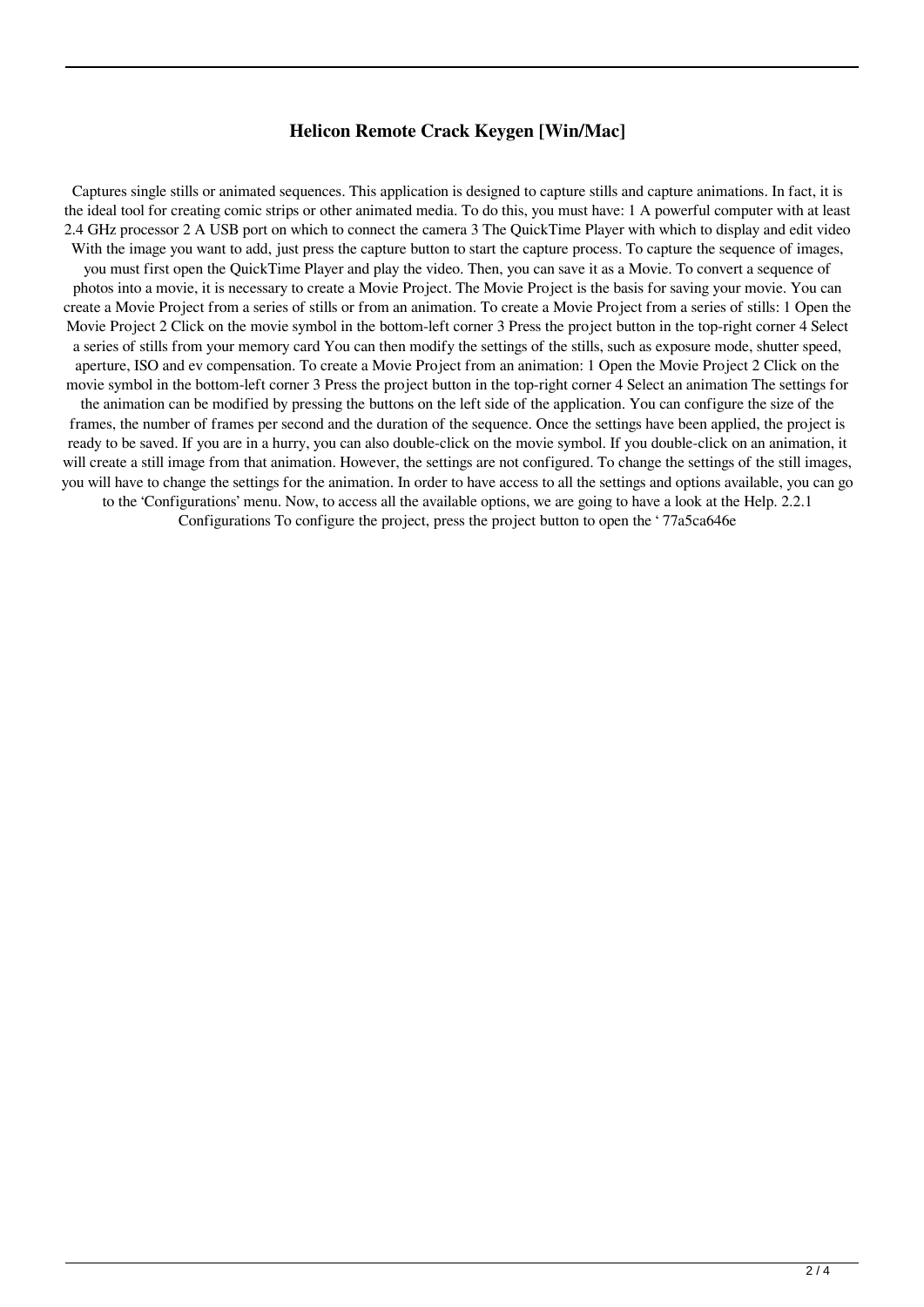## **Helicon Remote (Final 2022)**

Helicon Remote is a software solution that allows you to take control of your DSLR camera and shoot using a tethered connection. This means that with a cable between your Nikon or Canon camera and your computer you can control its functions using Helicon Remote. The application offers you control over focus and exposure bracketing, exposure compensation, white balance, color temperature and even flash compensation. Helicon Remote is mainly designed to be used with Helicon Focus, an application that enables you to create photos that are extremely rich in detail by stacking shots taken at different focus planes. The application displays a user-friendly interface which makes it very easy to use. Helicon Remote automatically identifies the connected camera and allows you to shoot immediately after the device is switched on. Once the camera is in sync with the application, you get quick access to settings for exposure mode, shutter speed, aperture, ISO, ev compensation and shooting format. Helicon Remote offers you a the use of an 'Auto Focus' tool that allows you to click anywhere on the preview of the shot and focuses on that area. As expected, you are able to zoom in on the focused location to see if it's right. If not, you can use a series of focus bracketing controls to fine-tune it. Since Helicon Focus uses photos taken at different focus points, Helicon Remote automatically calculates the number of photos that are needed in order to obtain a high-quality, stacked photo. Helicon Remote also makes it possible to shoot in time lapse mode and combining this with its remote macro photography capabilities, you can certainly create one of a kind movies. As far as camera support goes, Helicon Remote can connect to nearly all entry level cameras up to the characteristic flagship DSLRs that Canon and Nikon offer. With the above to consider and much more to discover, Helicon Remote is by all means a great tool that all photographers, amateur and professionals should have. Description: What is the file size of Helicon Remote? What is the average file size of Helicon Remote? The file size of Helicon Remote is 1.7 MB. The average file size is 1.3 MB. File Size: 1.7 MB Average File Size: 1.3 MB Who is the target user of Helicon Remote? Helicon Remote is targeted at amateurs and professionals. It is good for anyone who wants to take better photos using a DSLR. Who is the target user of

#### **What's New in the?**

The Nikon D610 is an advanced and versatile DSLR camera with features such as a 24.2MP full-frame sensor, integrated Wi-Fi, and the most advanced EXPEED 3 processing engine to date. The D610 combines best-in-class imaging features and performance with a host of powerful creative tools that appeal to photographers of all skill levels. The Nikon D610 is an advanced and versatile DSLR camera with features such as a 24.2MP full-frame sensor, integrated Wi-Fi, and the most advanced EXPEED 3 processing engine to date. The D610 combines best-in-class imaging features and performance with a host of powerful creative tools that appeal to photographers of all skill levels. It offers a host of new and advanced tools such as a 3D Photo Modification mode, an Auto Lighting Optimizer function, an autofocus mode that recognizes subject characteristics and adjusts focus accordingly, a new Face Priority AF feature that helps you focus on faces in your images, and a new 3.2-inch Variangle Electronic Viewfinder that lets you compose and capture images like never before. The Nikon D610's 24.2MP full-frame sensor offers an exceptional level of detail and stunningly beautiful images. Whether shooting still images or HD video, the D610's 24.2MP sensor offers amazing resolution that will help you capture more and better-quality images. The integrated Wi-Fi function and i-TTL technology provide excellent control over Wi-Fi remote shooting and offers easy sharing with your friends and family via your smartphone, tablet or other Internet-connected device. The EXPEED 3 engine enhances image quality in a wide variety of ways, including improved noise reduction, better highlight recovery and more natural skin tones. The D610 also offers an ISO range of 100-6400 that helps you shoot in a variety of lighting conditions. The 24.2MP full-frame sensor also helps capture impressive movies with the D610's uncompressed Full HD 1080p video recording. The Nikon D610 is a small, lightweight camera that is comfortable to use and even more versatile than ever. Its new control modes and connectivity options make it easy to quickly and easily connect to a smartphone or other device to share and receive new creative content. A 24.2MP full-frame sensor The D610's 24.2MP full-frame sensor offers an exceptional level of detail and stunningly beautiful images. Whether shooting still images or HD video, the D610's 24.2MP sensor offers amazing resolution that will help you capture more and better-quality images. The integrated Wi-Fi function and i-TTL technology provide excellent control over Wi-Fi remote shooting and offers easy sharing with your friends and family via your smartphone, tablet or other Internet-connected device. The EXPEED 3 engine enhances image quality in a wide variety of ways, including improved noise reduction, better highlight recovery and